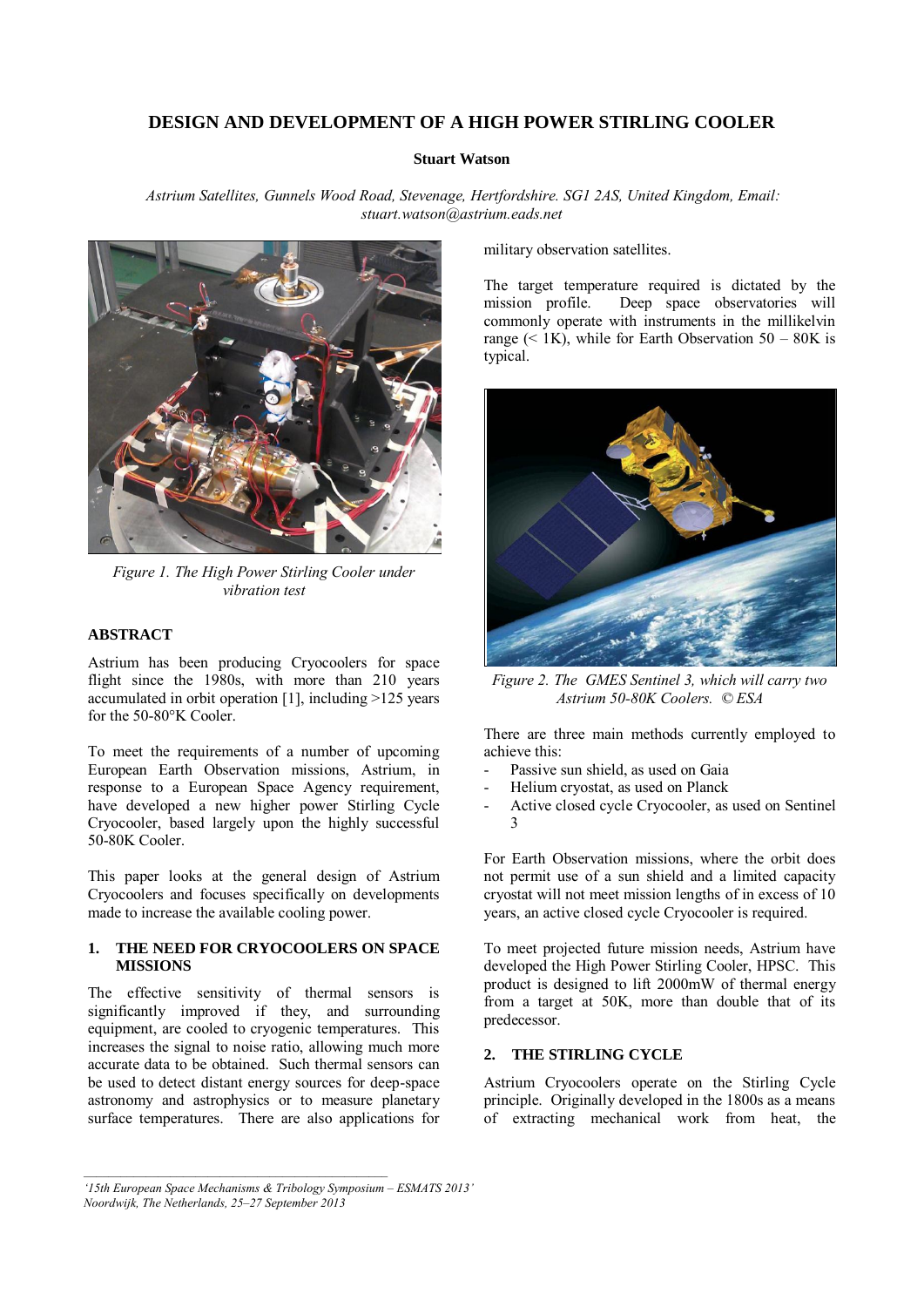thermodynamic process can be run in reverse to generate a refrigeration effect.



*Figure 3. Pressure – Volume diagram of the Stirling Cycle.* 

The cycle employs two devices: a compressor and a displacer. The compressor powers the cycle and will consume the vast majority of the electrical power. The displacer is where gas expansion occurs, generating the cooling effect. Its mechanism is used to control the compressor – displacer phase difference and not to compress the working fluid. Consequently, it uses  $\leq 5\%$ of the total electrical power.

The preferred architecture for space use is known as a split cycle configuration. This separates the Cryocooler into two separate assemblies which can be mounted independently. This allows the electrically and mechanically noisy compressor to be mounted away from the instrument, which only needs be mounted directly to the displacer, usually via a flexible Thermal Link Assembly, TLA.

### **3. HPSC ARCHITECTURE**

As discussed above, the HPSC is split into two distinct assemblies: the compressor and the displacer. These are linked by a pipe, which transfers the working fluid between them. All assemblies make use of linear electric motors and together form a pressurised vessel filled with helium at 15bar.

#### **3.1. Compressor Assembly Design**

The 50-80K Stirling Cooler features a single compressor mechanism, however to increase the available gas work to the displacer the HPSC incorporates two identical compressor mechanisms.

The mechanisms are mounted back-to-back on a central bracket. This design means any vibration generated by a mechanism's operation is inherently cancelled by its opposed partner.



*Figure 4. HPSC Schematic.* 

As well as providing a mechanical mounting for the mechanisms, the central bracket also thermally couples the unit to the Spacecraft, S/C, removing heat from the motor coil resistance and the more significant heat of compression.

#### **3.2. Compressor Mechanism Design**



*Figure 5. HPSC compressor mechanism.* 

The HPSC compressor mechanism is directly based upon that of the 50-80K Cooler. To increase the amount of work the unit is capable of without increasing the stroke, the piston bore is 10% larger. This is the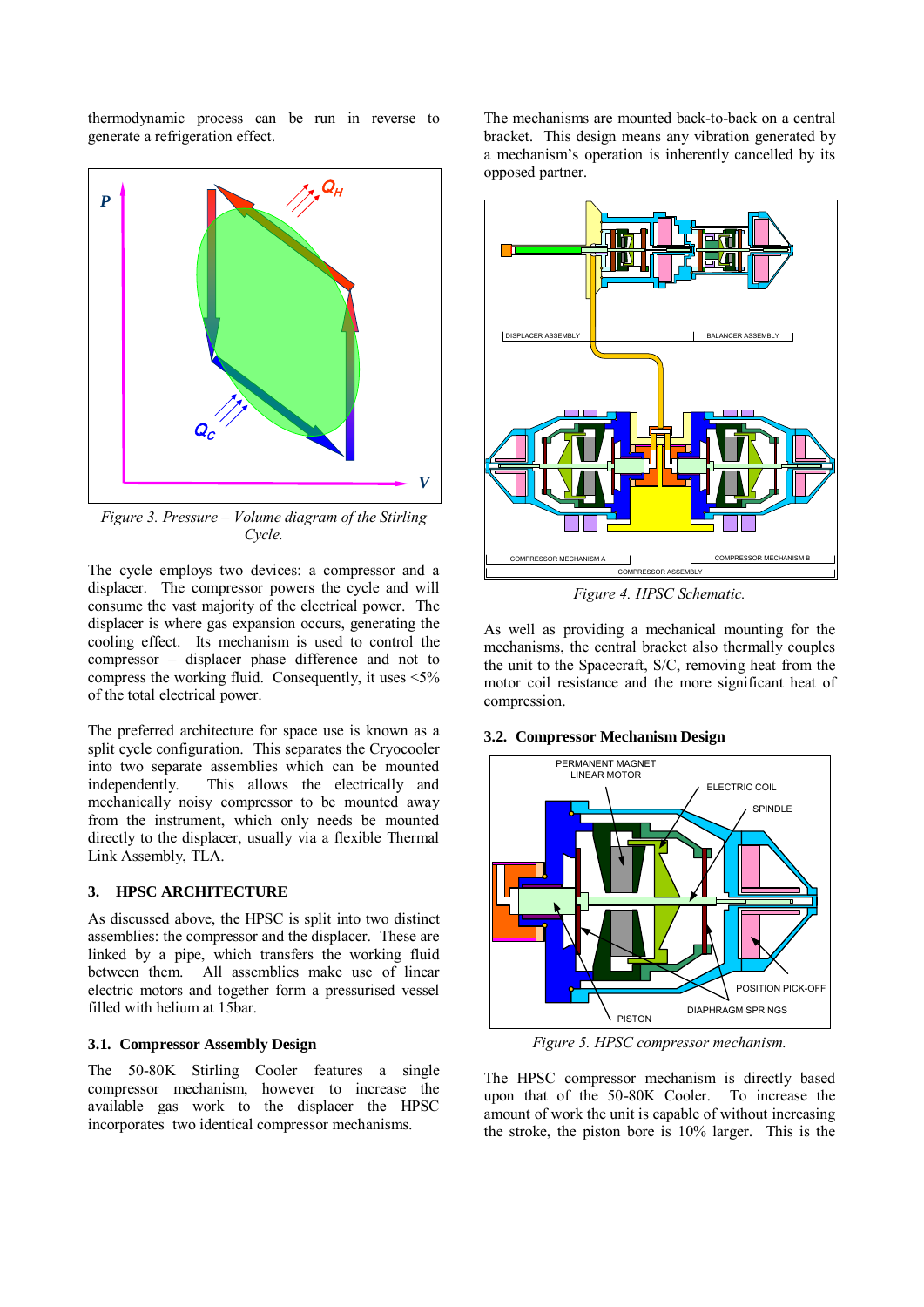only change in the unit, meaning the vast majority of parts are common with the 50-80K Cooler.

The mechanism is built around a central spindle, on which is mounted an electric coil, a piston and a soft iron core. This assembly is suspended between two packs of diaphragm springs, with the piston and soft iron core extending at either end.

The coil oscillates axially inside the stationary bore of the close fitting permanent magnet. It is electrically connected to the Cooler Drive Electronics, CDE, via flexible lead-in wires. An electric current is then driven through the coil, and the field generated causes the spindle to move linearly, driving the piston in and out of the cylinder head.

The soft iron core is used for position sensing of the mechanism. This is done by means of a linear variable differential transformer, LVDT, mounted in the mechanism cover.

The oscillation approximates a sine wave and is tuned to match the mechanisms natural frequency of approximately 40Hz. The maximum rated stroke is 9.0mm peak-to-peak, PkPk, at which the compressor will draw approximately 70W electrical power.





*Figure 6. HPSC displacer assembly.*

The HPSC displacer comprises of two mechanisms mounted inline: the actual displacer mechanism and a momentum balancer to provide vibration cancelation.

The displacer and momentum balancer mechanisms' design are fundamentally the same as the compressor mechanism, but reduced in size to reflect their lower stroke and electrical power draw: 4.6mm PkPk and 5W electrical respectively.

To improve thermodynamic efficiency, the piston is replaced by a regenerator. This acts a thermal capacitor, storing heat from the hot compressed gas as it is transferred to cold displacer and restoring it on the return journey.

As with the compressor mechanisms, the majority of

components in the displacer and momentum balancer are common to the 50-80K Cooler.

# **4. MECHANISM OPERATING ENVIRONMENT**

All mechanisms are completely enclosed within the Cryocooler pressure vessel. Prior to sealing, the pressure vessel is vacuum baked-out to remove any contaminants. The unit is then filled with the working fluid, high purity helium gas. Any contamination present in the Cryocooler would accumulate at the cold tip, where it would freeze. This reduces heat transfer, can block gas flow and even jam the precision mechanisms.

# **5. DESIGN FOR INFINITE LIFE**

The HPSC is required to provide 8 years (12 goal) continuous operation. Several 50-80K Stirling Coolers have achieved over 12 years' service in orbit. With an operating frequency of 40Hz, this equates to  $>12 \times 10^9$ cycles. Therefore, the Cryocooler is designed for "infinite life," with all components theoretically capable of endless operation.

#### **5.1. Compressor Mechanism Design**



*Figure 7. Compressor assembly showing piston in clearance seal.*

Effective gas sealing is required for practical operation of the compressor and displacer mechanisms. All dynamic seals are of the clearance type.

Clearance seals rely on tight clearances between moving components to generate the sealing effect. Experimentation and trial has shown the target radial clearance needed to be  $\approx 10 \mu$ m. Larger than this and large quantities of gas can flow past the piston, damaging efficiency.

These tight clearances mean that it is inevitable the moving surfaces will at some point come into contact, such as during vibration or shock testing. To mitigate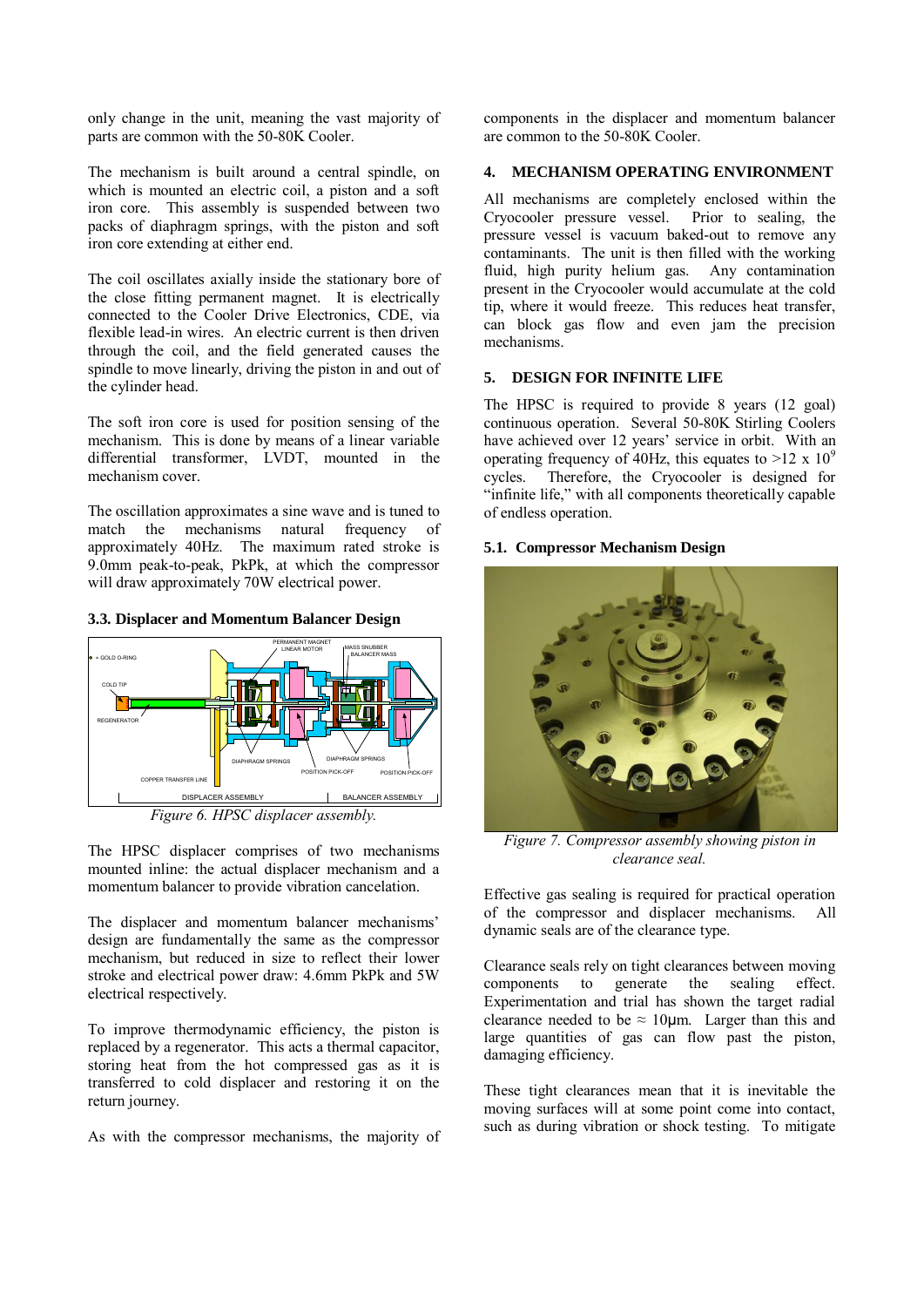for this and prevent damage occurring, a low friction interface is employed. A combination of the TA11 titanium piston and molybdenum disulphide loaded Vespel SP3 bore provides the required material pairing.

While this solution is effective, the dissimilar coefficients of thermal expansion, CTEs, mean that careful design and assembly must be employed to prevent jamming at temperature extremes.

# **5.2. Diaphragm Springs**



*Figure 8. Compressor assembly showing the outer diaphragm spring and lead in wire.*

As previously stated, the mechanism spindles are supported between two packs of diaphragm springs, or flexure bearings as they are also known. These allow the linear movement required while providing the high radial stiffness necessary for maintaining the clearance seal gap.

The springs were originally developed by Oxford University in the 1980s for use on a pressure modulator mechanism [1]. They have since been used in linear Cryocooler mechanisms around the world, indeed compressors such as those employed in the HPSC are colloquially known to be of the "Oxford Design."

The springs have been designed so that at maximum operating stroke the springs are below their fatigue limit. To aid this fatigue resistance, the springs are photo-chemically etched from sheet beryllium copper, placing no machining stresses on the heat-treated material. Each spring is individually polished to ensure no surface deformations act as stress concentrations, while springs in a stack are spaced apart to prevent any contact wear occurring. There are six springs in each pack.

#### **5.3. Electrical Lead-ins**

It is necessary to carry electrical current to the motor coils across their travel. These lead-ins must be able to survive the same number of oscillations as the diaphragm spring and are single point failures in the mechanism, as a single broken item would halt all power from reaching the motor.

Again beryllium copper is used, due to its high fatigue limit. As with the diaphragm springs, the wires are prepared by hand for use, undergoing heat-treatment and surface polishing. Additional checks are made during assembly to ensure the Cryocooler operating frequency is not any mode of the individual installed wires.

#### **5.4. Gold O-Ring Sealing**



*Figure 9. A typical gold o-ring seal geometry.* 

As previously stated, the Cryocooler is pressurised with high purity helium gas which drives the thermodynamic cycle. Cooling performance is approximately directly proportional to the fill pressure. Therefore in order to ensure Cryocooler performance over life, the unit must be sealed to a high standard.

All permanent seals are achieved through electron beam welding and brazing. However, this is not possible for joints which may need to be disassembled. These joints are sealed through the use of gold o-rings. Rings are formed from gold wire and then plastically crushed between the sealing surfaces.

This technique allows total Cooler leak rates  $\leq 10^{-7}$ mbar.l/s to be achieved, equating to a pressure drop over the required life time of  $\leq 0.5\%$ .

### **6. THERMAL DESIGN ISSUES**

As would be expected with a heat engine, successful resolution of thermal design issues is vital to achieving product performance.

## **6.1. Geometric Design**

Prior to detailed mechanical design, a number of optimisation models were run to generate the required geometry of the compressor pistons and the displacer gas expansion volume. These were performed using SAGE Stirling Cycle analysis software and Matlab.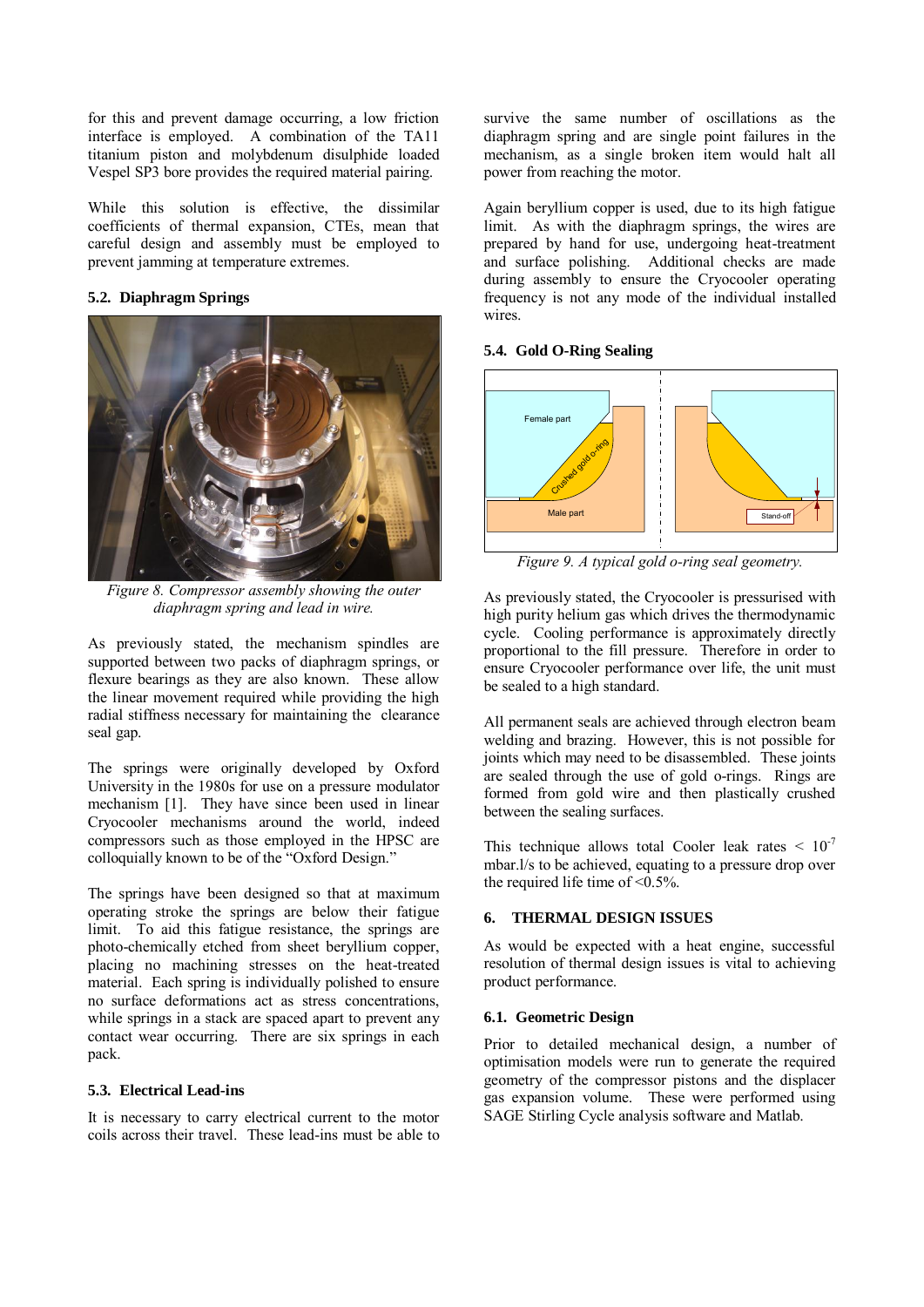Both computational models were validated through production of a breadboard before the start of engineering model, EM, manufacture.

### **6.2. Cold finger design**



*Figure 10. The cold finger fitted with instrumentation and multi-layer insulation*

The Cryocooler cold finger is approximately 100mm in length, but crosses a thermal gradient of over 200°C, between the S/C at ambient,  $\approx 20^{\circ}$ C, and the cryogenic instrument,  $\approx$ 50K. Any thermal energy in the form of heat, leaking up the cold finger structure from hot to cold, is a parasitic load on the Cryocooler, reducing the net available cooling power to the user.

To achieve a high thermal resistance, the cold finger is machined out of TA11 titanium alloy, a material with a thermal conductivity of 7W/m.K. Cross sectional area is kept to a minimum by having a wall thickness of 0.1mm.

Inside the cold finger tube runs the regenerator, a polymer sleeve filled with densely packed metal gauze discs. As previously discussed, this relies on clearance seals for efficient operation. The regenerator is of the same length as the cold finger, making tight geometric controls during manufacturing necessary. A custom process had to be developed involving several heattreatment stages and different machining operations.

This tube is part of the pressure vessel, filled to 15bar. This is sufficient to balloon the thin walls, increasing clearance to the displacer and leading to unacceptable

leakage. Consequently, stiffening rings have been added at four locations to reduce this effect.



*Figure 11. The cold finger snubber of a 50-80K Cooler.*

For mechanical vibration, the cold finger is protected by a snubber structure. This is preset with clearance, to prevent any conductive parasitic loads.

### **6.3. Displacer head design**



*Figure 12. The cold head, showing cold finger stiffening rings and heat transfer ribs at the base*

The cold finger joins to the displacer head, which in turn connects the assembly to the S/C both thermally and mechanically.

The displacer mounting interface conducts most of the heat generated by the displacer and momentum balancer linear motors, as well as a small proportion of that generated through the thermodynamic cycle, away from the Cryocooler. It also supports the significant weight of the displacer and cantilevered momentum balancer, along with associated loads during vibration.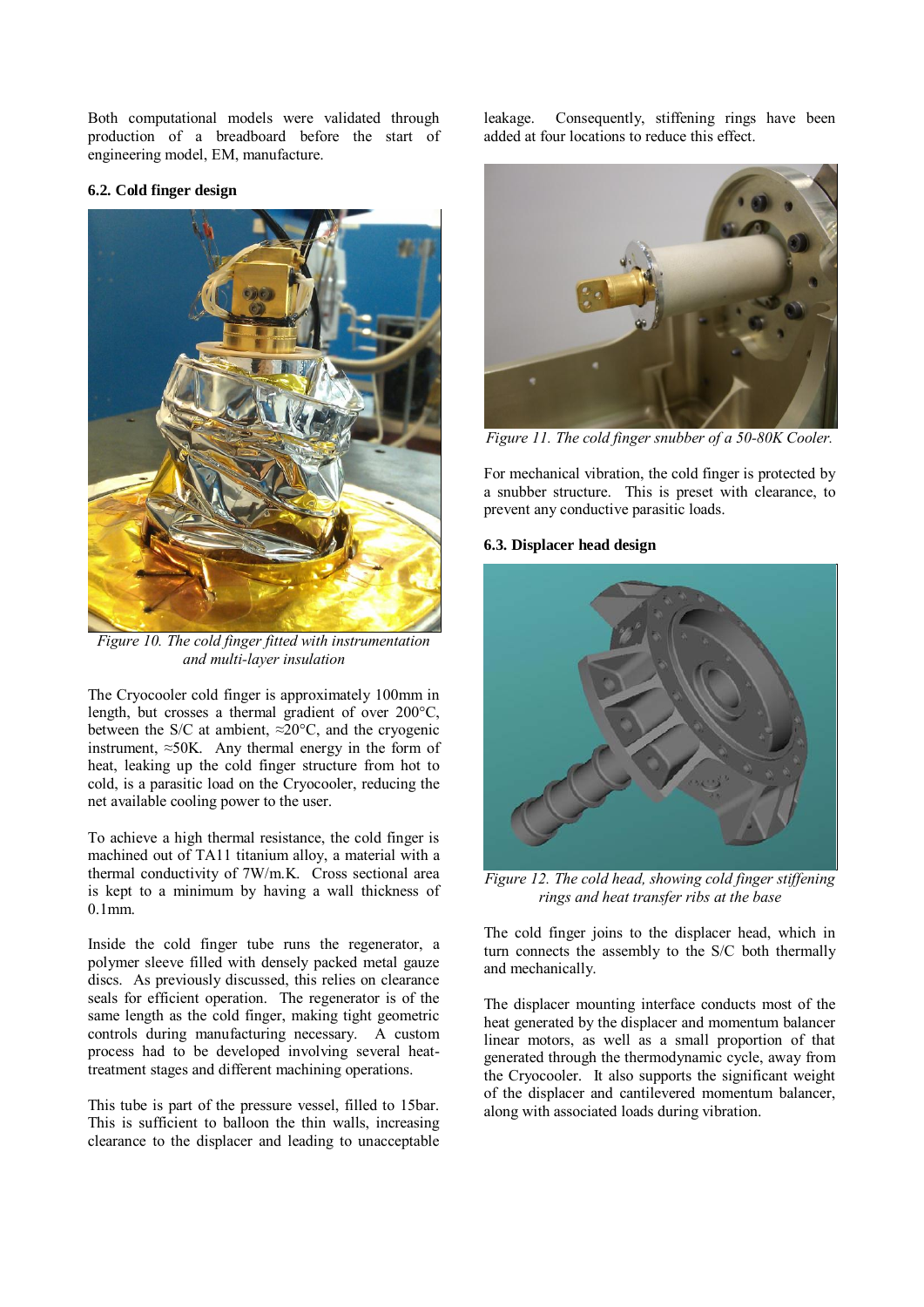AMS348 grade 2 titanium was selected for this component. This grade of titanium has a relatively high thermal conductivity,  $\approx$ 17W/m.K, while still strong enough for the required mechanical loads. The grade also has a low oxygen content, allowing electron beam welding to the low conductivity Ti cold finger.

### **6.4. Compressor Central Bracket Design**

The vast majority of heat generated by the thermodynamic cycle is removed from the gas at the copper compressor heads and transferred through the aluminium central bracket. This has been optimised through both thermal and stress finite element analysis to minimise the final mass.



*Figure 13. The compressor assembly central bracket lower section with design details shown*

As the bracket is not part of the pressure vessel, 6082 aluminium alloy is used.

### **7. COOLER ASSEMBLY ISSUES**

The Cryocooler build process is typical for a precision space mechanism. Cleanliness is a priority, not just to prevent debris damaging the unit's clearance seals, but also at a molecular level as a Cryocooler will normally directly interface with the optical instrument. Therefore, the HPSC was assembled in a laminar flow cabinet rated better than class 10'000.

The most significant challenge is achieving the required alignment for the reciprocating clearance seals. This is done by loosely assembling a mechanism and heating it until relative thermal expansions cause the unit to seize. At this point the assembly is assumed to have been perfectly centralised and all fixings are tightened. This process is repeated several times during build.

Vespel, used in all clearance seals, is a highly hydrophilic material and can experience volume changes of >5% from the dry state. Therefore, the material must be dried under vacuum prior to machining and stored appropriately. Consequently, part built mechanisms are stored in a vacuum oven and alignment

checks performed soon after removal.

#### **7.1. Mechanism level build checks**

In addition to standard mechanical build checks, each mechanism also undergoes flow and stiction testing. For both of these, the unit is thoroughly dried held at ambient temperature.

For flow testing, the mechanism pressure vessel is filled with helium and sealed so the only exit for the gas is past the clearance seal. A flow meter is then used to monitor the gas flow required from the supply to maintain a set pressure gradient across the seal. Experience has generated a family of data against which results can be compared:

- Too low a flow indicates there is insufficient clearance for the Cooler to avoid sticking at high temperatures. Typically, the piston will be removed and polished.
- Too high a flow indicates the seal is too loose or poorly aligned. If a partial rebuild does not improve results a new piston or bush is needed.

The other test performed during assembly is 'stiction' testing. This involves running the mechanism at very low speed, taking several minutes to complete one cycle. A plot of drive current against stroke is then made.



*Figure 14. A typical stiction plot*

The current drop between changes of direction is an indicator of friction present in the system and strict selfimposed limits are employed. Any additional distortion of the curve can suggest other anomalies in the mechanism. Note that during normal operation contact is not made.

Following testing of the EM HPSC compressor mechanisms, it is clear that while stiction readings are very low, the gas flow is far too high, implying the pistons have too much clearance. This will reduce the mechanisms' efficiency, as much of the work done during compression will be lost through the seal.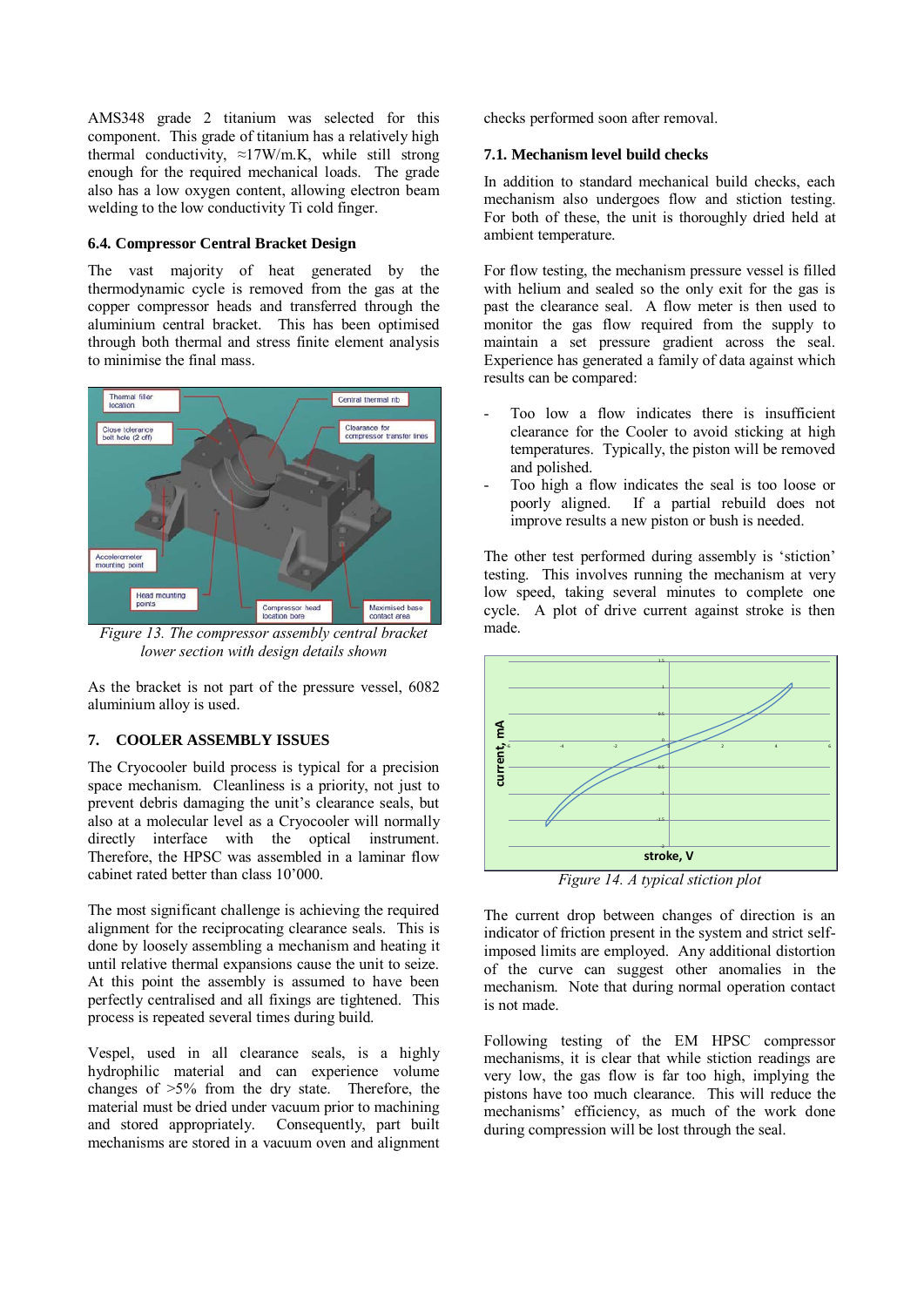Usually, the pistons would be removed and a new pair machined. However, due to project constraints this was not possible and testing was forced to proceed using the compressors as is.

#### **8. COOLER OPTIMISATION**

When running a Stirling Cycle Cryocooler, there are several operating parameters which all effect cooling and require careful tuning to achieve optimal performance. Therefore, it is necessary to run through an optimisation programme.

As the HPSC is significantly larger than previous Astrium Coolers, it was necessary to cover a wide range of parameter values to ensure a full survey was taken. Parameters reviewed were:

- Operating frequency: This is tuned to match the compressor mechanisms' natural resonance. This reduces the power required to drive the compressor thus maximising the system efficiency.
- Phase difference between compressor and displacer mechanisms: A poorly set phase can result in heat being transferred to, rather than from, the cold tip
- Displacer stroke: Experimentation showed a larger stroke than predicted gave maximum cooling
- Cooler fill pressure: Due to project constraints this was not investigated.

As all parameters are interrelated, optimisation can be a long process. It is necessary to wait for the Cooler to reach equilibrium before any readings can be taken, and it can take several hours to generate enough data for a single load line.

#### **9. COOLER PERFORMANCE**

Cryocooler performance is typically stated in terms of heat lift. This can be defined as the net amount of thermal energy that the unit can remove at the cold tip per unit time. There are three independent factors that most significantly influence this:

- Cold tip temperature
- Compressor electrical power
- Rejection temperature

To take into account the above, Cooler performance is usually displayed as a family of plots of cold tip temperature against heat lift at various system power consumptions.

#### **9.1. HPSC load lines**

The shown load lines summarise the EM HPSC performance that was achieved following both vibration and thermal vacuum testing. The compressor rejection (boundary interface) temperature was kept approximately constant throughout at ambient, 22°C.

At the nominal operating point of 150W electrical power and 2000mW heat load, a cold tip temperature of ≈50K was achieved (70W / comp mech plot in Fig15).



*Figure 15. HPSC load lines*

A direct comparison of performance can be made to the 50-80K Stirling Cycle Cooler, with which many common parts are shared.



*Figure 16. HPSC performance compares to the 50-80K Cooler*

As can be seen by the plot, even when not operating at its design point, the HPSC outperforms two 50-80K Coolers drawing equivalent electrical power. dependability study has shown that the new Cooler also gives greater reliability than its predecessors.